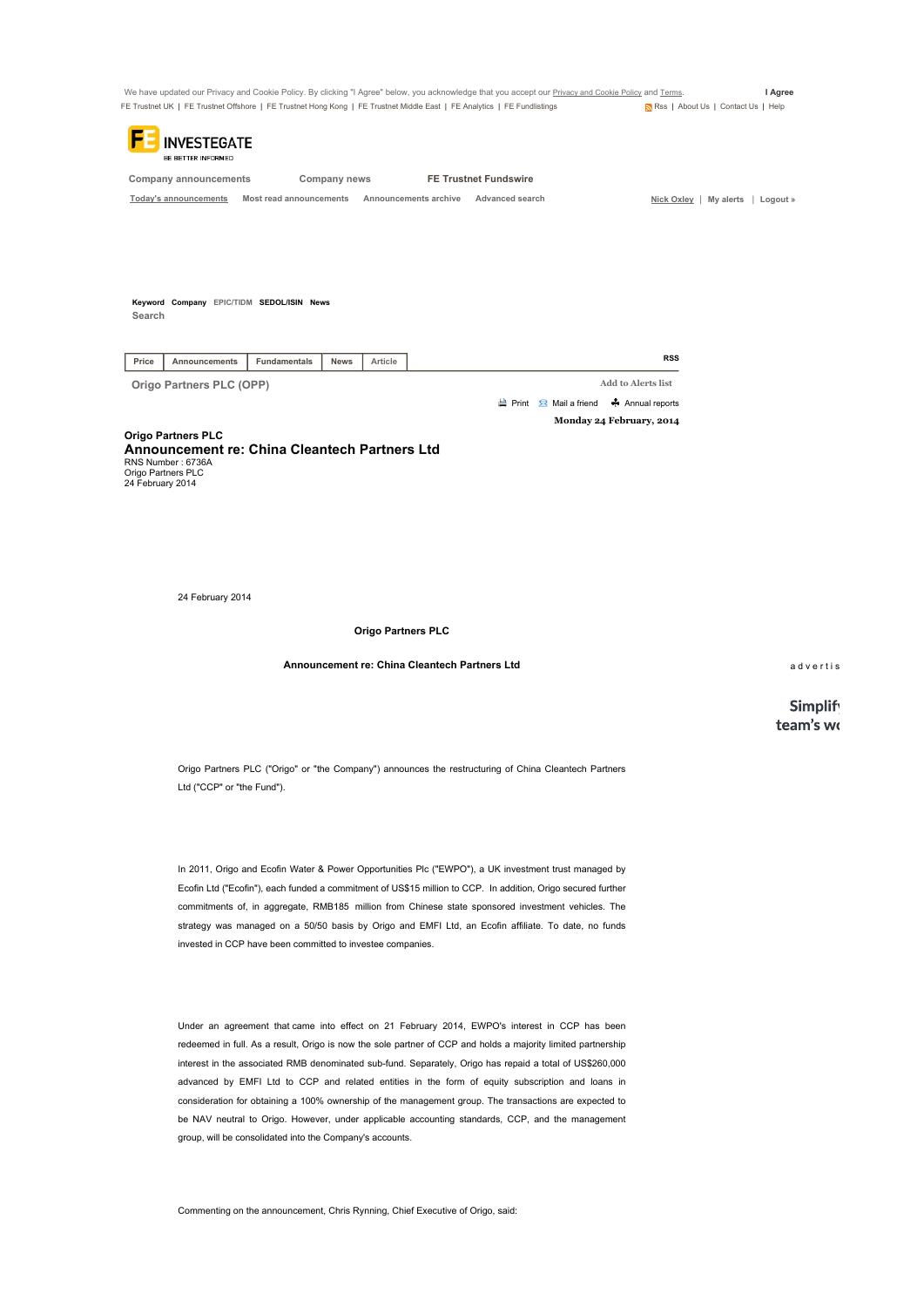"Our cleantech investments, all held on our balance sheet, continue to benefit from increased demand driven in part by continued support for the sector from the Chinese Government. However, in light of our recent strategic shift to focus on managing our existing portfolio of investments, we have decided to discontinue our relationship with the Ecofin group and the active marketing of our cleantech fund. By taking full control of the Fund, we believe we are better positioned to deliver a return on our investment in CCP, while exploring options for accelerating capital distribution to Origo and our Chinese partners"

|                                               | <b>ENDS</b>          |  |  |
|-----------------------------------------------|----------------------|--|--|
|                                               |                      |  |  |
|                                               |                      |  |  |
|                                               |                      |  |  |
| Origo Partners PLC                            |                      |  |  |
| Chris Rynning                                 | chris@origoplc.com   |  |  |
| Niklas Ponnert                                | niklas@origoplc.com  |  |  |
|                                               |                      |  |  |
| <b>Nominated Adviser:</b>                     |                      |  |  |
| Smith & Williamson Corporate Finance Limited  | +44 (0) 20 7131 4000 |  |  |
| Azhic Basirov / Siobhan Sergeant / Ben Jeynes |                      |  |  |
| Broker:                                       |                      |  |  |
|                                               |                      |  |  |
| Investec Bank Plc                             | +44 (0)20 7597 4000  |  |  |
| Jeremy Ellis                                  |                      |  |  |
| <b>Public Relations:</b>                      |                      |  |  |
|                                               |                      |  |  |
| Aura Financial                                | +44 (0)20 7321 0000  |  |  |
| Andy Mills                                    |                      |  |  |
|                                               |                      |  |  |
|                                               |                      |  |  |

This information is provided by RNS The company news service from the London Stock Exchange

## END

## MSCSEUFLFFLSEIE

\*All intraday prices are subject to a delay of fifteen (15) minutes.

FE Investegate takes no responsibility for the accuracy of the information within this site.

The announcements are supplied by the denoted source. Queries about the content of an announcement should be directed to the source. FE Investegate reserves the right to publish a<br>filtered set of announcements. NAV, EMM/EP